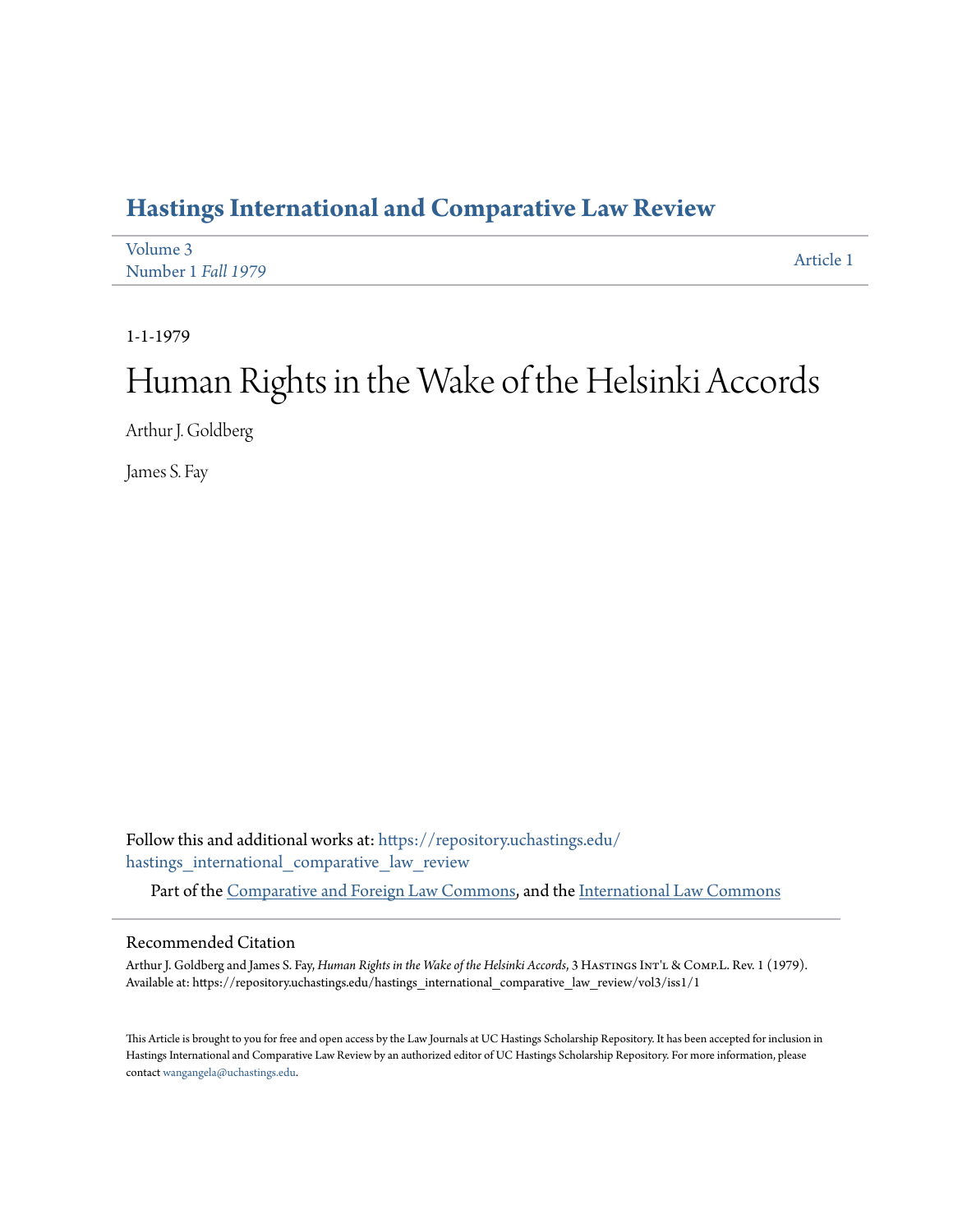## **Human Rights in the Wake of the Helsinki Accords**

By ARTHUR **J.** GOLDBERG

*Former Associate Justice of the Suprene Court of the United States and Distinguished Professor of Law, Hastings College of the Law*

JAMEs **S. FAY**

A.B., 1963, Georgetown University; Ph.D., 1973 University of Michigan; Associate Professor of Political Science, California State University, Hayward; *Member, Third Year Class*

In August 1975, thirty-five nations of Eastern and Western Europe, in addition to the United States and Canada, met in Helsinki and signed the Final Act of the Conference on Security and Cooperation in Europe (CSCE). The ultimate goal of the Conference was to further the loosely defined goals of détente.<sup>1</sup> Among the most important elements of the Final Act were the human rights provisions of Principle Seven, the so-called Basket I provisions, which dealt with security and disarmament in Europe, and Basket III, which focused on human rights and provided for freer movement of people, ideas, and information in all of the signatory nations.2 The Principles enumerated in Articles 1-7 and in the Basket III provisos were difficult to negotiate. They sprang from the Western conviction that genuine security and cooperation in Europe would be impossible if human rights were not honored and if rigid barriers in the East to travel, culture, business, science, religion, general information and family reunification were not lowered.<sup>3</sup>

The earliest opportunity to assess progress in implementing the Final Act was the initial CSCE conference in Belgrade, Yugoslavia, in

**<sup>1.</sup> COMMISSION ON SECURITY AND COOPERATION IN EUROPE, COMM. ON INTERNA-TIONAL** RELATIONS, H.R. REP. 95th **Cong., 1st Sess., IMPLEMENTATION OF THE FINAL** ACT **OF THE CONFERENCE ON SECURITY AND COOPERATION IN EUROPE: FINDINGS AND REC-OMMENDATIONS TWO YEARS AFTER HELSINKI (Comm.** Print **1977).**

<sup>2.</sup> Basket III: Implementation of the Helsinki Accords: Hearings on Implementation of *the Helsinki Accords Before the Commission on Security and Cooperation in Europe,* 95th Cong., **1st** Sess. 5, Vol. 1 (1977) (statement of Leonard Garment).

<sup>3. 77</sup> Dep't State Bull. **829** (1969). Basket II provisions of the Final Act dealt with East-West cooperation in the commercial and scientific fields. The West was also quite interested in strengthening the various confidence-building measures of Basket **1,** such as prior notification of major military movements and maneuvers.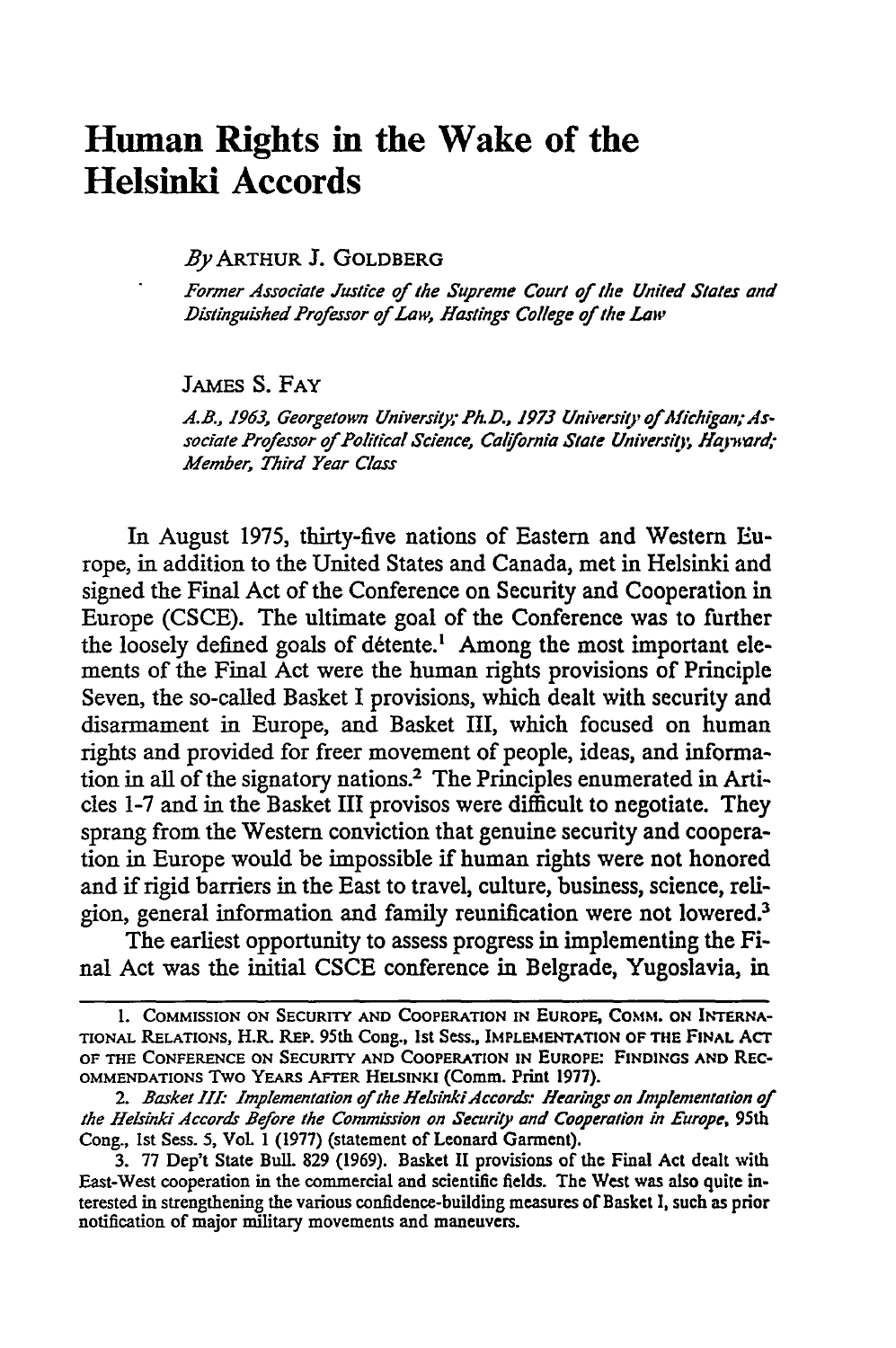October 1977. President Carter appointed the senior author of this article Ambassador-at-Large and head of the United States Delegation.

An immediate controversy developed at Belgrade. The Soviet bloc countries were singularly unenthusiastic about breathing life into Principle VII and the Basket III human rights provisions of the Final Act. The East was also quite timid with regard to Basket I confidence-building measures. The Soviets, as they had for many years, argued vociferously that Principle VI, a nonintervention provision of the Final Act, precludes CSCE signatories from inquiring into human rights activities within any other signatory's boundaries.<sup>4</sup> But how valid is this Soviet claim that human rights are a strictly internal matter? Is the Soviet Union's position consistent with the letter and spirit of the Final Act and with the evolving doctrine of human rights in international law and politics?

To support their claim that human rights within a country's borders are not a matter of international concern, Eastern Bloc nations appeal to a traditional tenet of international law: that civil and human rights issues are strictly within the domestic jurisdiction of nations, except where the rights of other nations are affected.' The flaws of this position, however, have been demonstrated all too clearly in the twentieth century. Governments have been the main abusers of the human rights of their own citizens, and the tenet leaves no realistic remedy for a citizen whose own government has restricted those rights. Fortunately, a more enlightened transnational perspective in human rights has emerged in recent decades.<sup>6</sup>

Aside from the logic of this broad transnational perspective, a strong case for invalidating the narrow Soviet interpretation of the Final Act can be made based on textual analysis. Principle VI (Non-Intervention in Internal Affairs) of the Final Act specifies that "participating states will refrain from any intervention, direct or indirect, individual or collective, in the internal or external affairs falling within the domestic jurisdiction of another participating state."7 Subsequent paragraphs of Principle VI, however, qualify and define "intervention," making it clear that the prohibited "intervention" is limited to "armed intervention or threat of such intervention" and "terrorist" or "subver-

<sup>4.</sup> **A.** H. **ROBERTSON, HUMAN RIGHTS IN** NATIONAL **AND INTERNATIONAL LAW** 303- 04 (1968).

**<sup>5.</sup>** R. **C. HINGORANI,** MODERN **INTERNATIONAL LAW 237 (1979).**

*<sup>6.</sup> Id.* at 238.

<sup>7.</sup> The Conference on Security and Cooperation in Europe: Final Act, August 1, 1975, 14 **INT'L LEGAL** MATERIALS 1292-1325 (1975).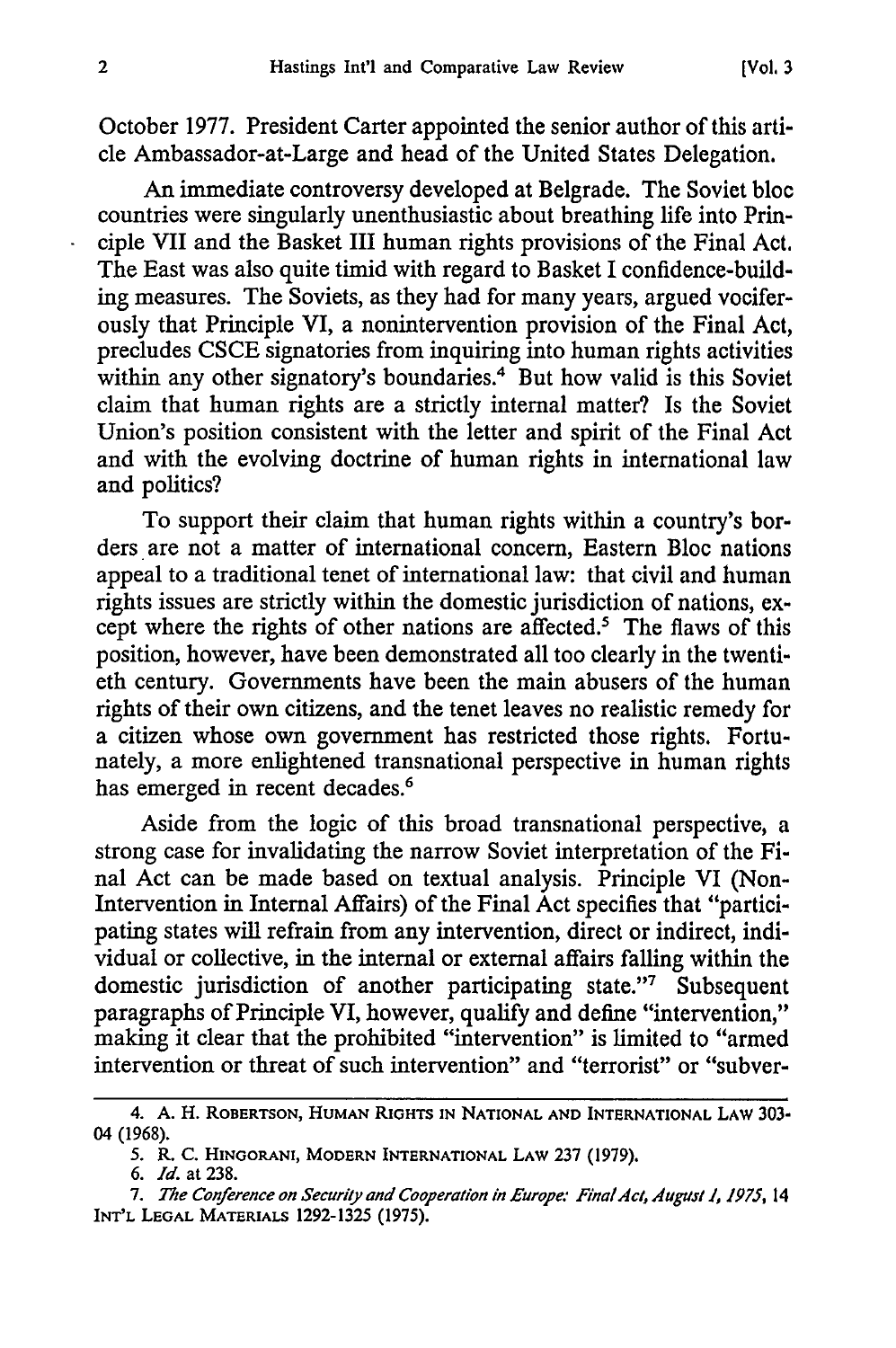sive" or "other activities directed towards the violent overthrow of the regime of another participating state."' Nowhere in the text of Principle VI is there a direct or indirect prohibition of inquiry by participating states into human fights violations which occur in other signatory nations. In fact, every time the Soviets at Belgrade criticized human rights problems in the West, they implicitly acknowledged the validity of the Western position that any CSCE signatory can concern itself with the rights violations within other signatories' borders. Furthermore, any fair reading of the preamble and the text of Principle VII (respect for human rights and fundamental freedoms), and of Basket III of the Final Act makes it clear that participating states *must* concern themselves with the protection of human rights in all signatory nations if the goals of Principle VII and Basket III are to be fulfilled. It would be wholly inconsistent for signatory nations to pledge to cooperate in humanitarian areas, to increase cultural and educational exchanges, to facilitate freer movement and contacts among persons and organizations, and to expand the dissemination of information across national boundaries if, at the same time, these signatories were prohibited from either collecting information about Basket **III** violations outside their own countries or utilizing Final Act mechanisms to curb such violations. To proclaim, as do the Soviets, that Final Act signatories have no right to inquire into Basket I and Basket III violations which occur in other signatories' territory is to assert that, for all practical purposes, Basket I and Basket III are null and void. Surely such a perverse construction of the document will not stand, particularly in light of the provision of Principal VII which states that "the participating states recognize the *universal signfcance* of human rights and fundamental freedoms" (emphasis added) and that these states "will endeavor jointly and separately, including in cooperation with the United Nations, to promote universal and effective respect for them."<sup>9</sup> If, as Principal VII asserts, measures to remedy human rights violations are not left exclusively to each signatory, measures such as the review of violations by other signatories and demands for rectification of the violations surely cannot be challenged.

The Western case for continuing public concern with human rights violations, however, does not lie exclusively in a textual analysis of the Final Act but rests also on the specific commitments to human rights articulated in other international documents signed by Soviet bloc na-

<sup>8.</sup> *Id.* at 1294.

*<sup>9.</sup> Id.* Principle VIL Principle **VII** refers to the Universal Declaration **on** Human Rights and thereby incorporates the Universal Declaration into the Final Act **by** reference.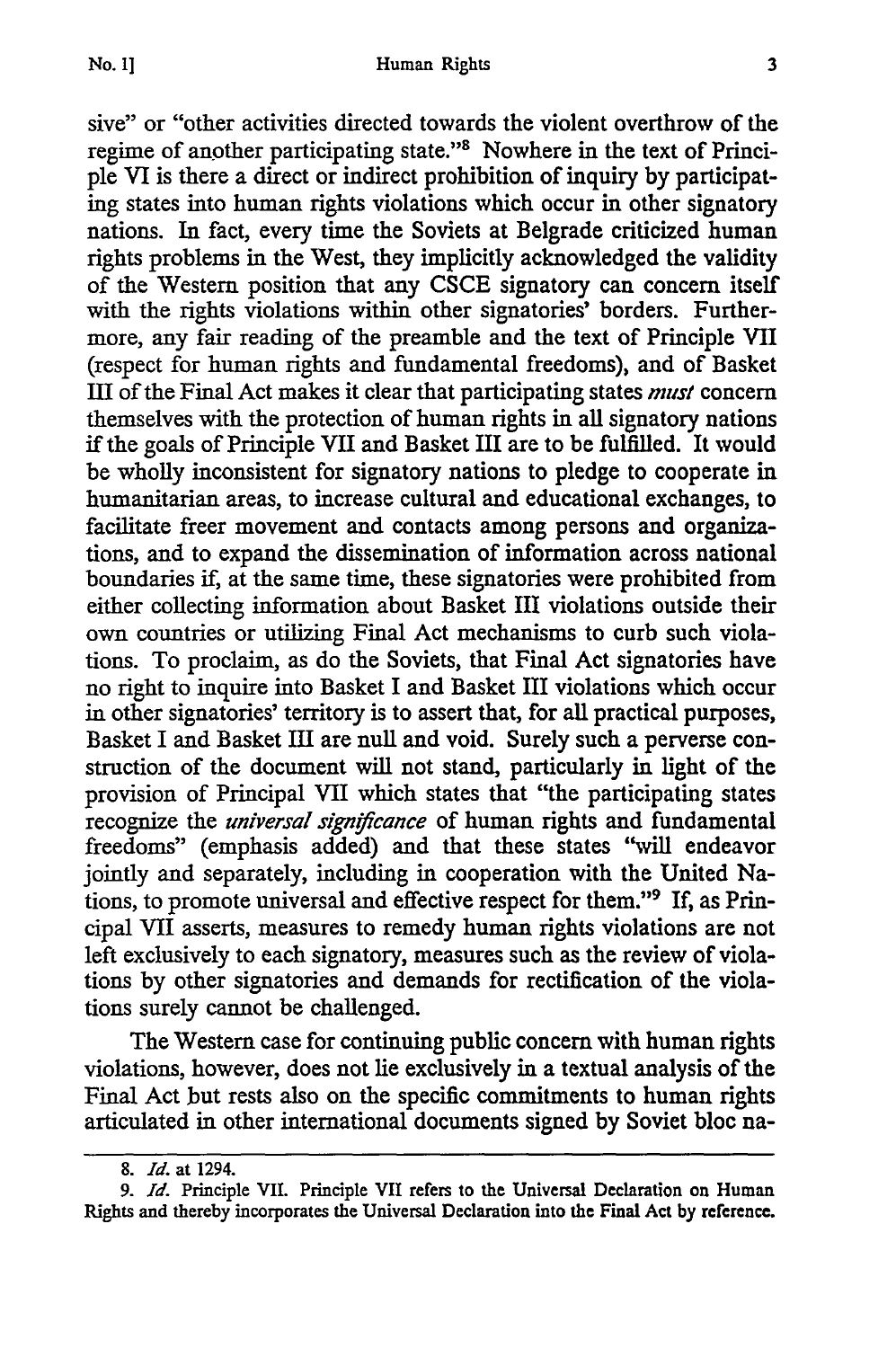tions. For example, Eastern bloc states have signed the United Nations Charter, wherein concern for human rights is noted in no less than five places,<sup>10</sup> and the International Convention on Civil and Political Rights.<sup>11</sup> The large number of signatories attests to a worldwide concern with human rights, a concern embodied in the very fabric of the major international organizations. It transcends national boundaries and looks to law and to the conscience of humanity for resolution of rights violations.<sup>12</sup> The distinguished Russian physicist and human rights activist Andrei Sakharov emphasizes this concern in his assertion that "since the protection of human rights has been proclaimed in the United Nations Declaration of Human Rights, there can be no reason to call this issue a matter of purely domestic concern."<sup>13</sup>

The Western position on human rights, while building upon basic United Nations documents, has also found growing support in the activities of Helsinki Accord monitoring groups in the East and the West, in international law, and in the actions of newly-emerging transnational organizations<sup>14</sup> such as the International Commission of Jurists, the Lawyers' Committee on Human Rights, the International League for Human Rights, the Ligue Belge des Droits de l'Homme, and Amnesty International.<sup>15</sup> The Council of Europe has adopted a Convention on Human Rights for democratic member states in Western Europe, which grants limited enforcement powers to the European Commission on Human Rights and the European Court of Human Rights.'6 The Organization of American States, as of 1978, has implemented a human rights treaty under the general authority of an inter-American Human Rights Court.<sup>17</sup> Finally, the International Court of Justice, although it does not yet possess formal jurisdiction over civil and human rights, has heard at least six cases in which human rights

12. *See* **J.** CAREY, U.N. PROTECTION OF CIVIL **AND** POLITICAL RIGHTS, **Ch.** 2 (1970).

13. A. **SAKHAROV,** ALARM **AND** HOPE 17 (1978).

14. J. KUNZ, **THE CHANGING LAW OF NATIONS** 138 (1968); R.C. HINOORANI, *supra* note 5, at 238.

15. A.H. ROBERTSON, *supra* note 4, at 292.

16. *See* F. JACOBS, **THE EUROPEAN CONVENTION ON HUMAN** RIGHTS (1975); F. **CASTBERG, THE EUROPEAN CONVENTION ON HUMAN** RIGHTS (1974); **COUNCIL OF EUROPE, EUROPEAN CONVENTION ON HUMAN RIGHTS (8th** ed. 1972).

**17.** *Inter-American Commission on Human Rights, Organization of American States, Handbook of Existing Rules Pertaining to Human Rights, L/V/11.23 doc. 21 rev. 5 (1977).* 

**<sup>10.</sup> E. DEUTSCH, AN** INTERNATIONAL RULE OF **LAW 232** (1977), and **U.N.** CHARTER PREAMBLE; art. 1, para. **3;** art. **13,** para. 1(b); **art.** 55, para. C; and art. **76,** para. C.

**<sup>11.</sup>** G.A. Res. 2200, 21 U.N. GAOR, Supp. (no. 16) 21 U.N. **Doc,** A/0038 **(1966); M1u/d/** *lateral Treaties in Respect of Which the Secretary General Performs Depository Function, List of Signatures, Ratfications, Accessions, etc. as at 31 Decembe 1978;* ST/LEG/SERD/12 (1979).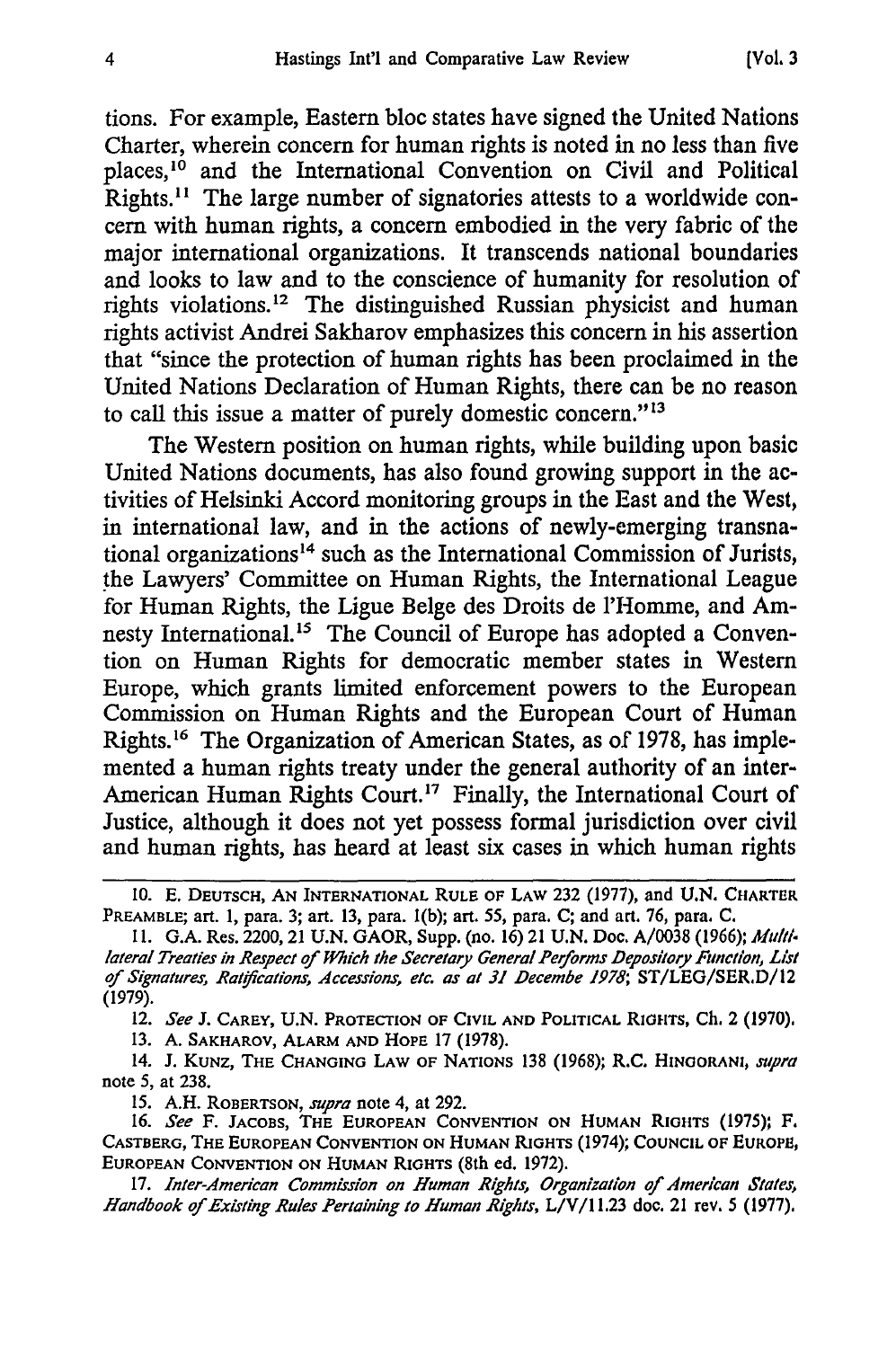**No. 1]**

In addition to the legal community, the intellectual community has been stirred to a higher level of awareness of human rights. The harsh revelations of Solzhenitsyn's *Cruag Archipelago,* have with there literary and moral force, effectively focused the attention of the political left in Europe and in the United States on the systematic suppression of basic freedoms in the Soviet Union. This attention has fostered a surprising degree of unity of opinion in the West concerning the preservation and enhancement of human rights; this unity will be further strengthened by the October 1979 convictions of six Czech citizens who were members of the *Charter 77* human rights organization, a group formed to monitor Czechoslovakian government compliance with the Final Act. The Czech government tried the human rights activists under conditions of tight security, and banned all Western reporters. The conviction was widely and justifiably criticized in the West, drawing fire even from the French and Italian Communist parties.<sup>19</sup>

A common thread running through the progress toward the recognition of human rights as a central issue in international relations is the understanding that nations can bind themselves together and increase international cooperation not only by emphasizing their common technical, economic and materialistic interests, but also by recognizing intellectual, spiritual and humanitarian values. If long term international

**<sup>18.</sup>** Asylum Case, Columbian-Peruvian [1950] **LC.J.R. 266.** Haya de la Torre Case (Columbian-Peruvian) [1951] LC.J.R. 71. The human rights issue in these two related cases on political asylum was based on an interpretation **by** the International Court of three Latin American Extradition and asylum conventions. Cases Concerning the Application of the Convention of 1902 Governing the Guardianship of Infants (Netherlands v. Sweden) [1958] LC.J.R. 55. The human rights issue in this case was based on the 1902 Hague Convention governing the Guardianship of Infants. Interpretation of Peace Treaties with Bulgaria, Hungary and Romania [1950] LCJ.R. 221. The human rights issue in this case was based on United Nations Resolution 272 III April 30, 1949, which accused Hungary, Bulgaria and Romania of suppressing human rights in violation of Article 55 of the United Nations charter and in violation of World War II peace treaties with the United States and the United Kingdom. Reservations to the Convention on the Prevention and Punishment of the Crime of Genocide [1951] LCJ.R. 15. The human rights issue in this case was raised when the General Assembly of the United Nations asked the International Court of Justice for an advisory opinion on the legitimacy of certain reservations to the Convention on the Prevention and Punishment of the Crime of Genocide. The sixth and most recent case is Case Concerning United States Diplomatic and Consular Staff in Teheran (United States of America v. Iran) [1979] I.C.J.R.

The action of the International Court in these six cases indicates that human rights issues are so intermeshed in existing international law that, even without specific jurisdiction, the Court will inevitably continue to decide cases with important human rights components.

<sup>19.</sup> New York Times, Oct. 24, 1979, at **1,** 10; Oct. 25, 1979, at **3;** and Oct. **28,** 1979, at 9.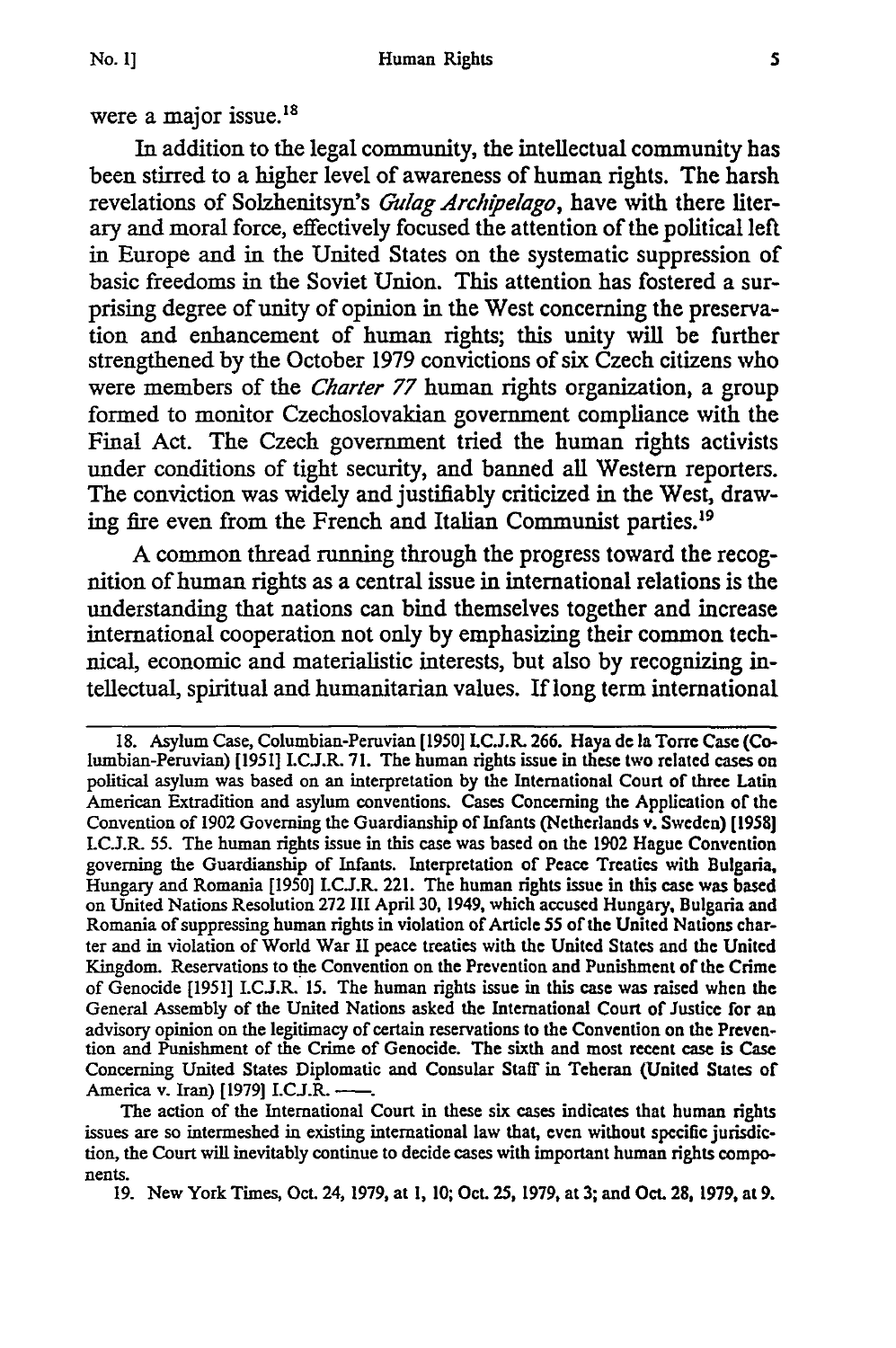stability is to be achieved, these values must be respected by all nations. As Andrei Sakharov noted in his Nobel Prize Address, "I am convinced that international trust, mutual understanding, disarmament and international security are inconceivable without an open society with freedom of information, freedom of conscience, the right to publish, and the right to travel and choose the country in which one wishes to live."20

To summarize, the Western case for assertiveness on human rights issues is strongly rooted in international agreements, including the Helsinki Final Act, which reach out with great specificity to cover a wide range of civil, cultural and social rights. It also has a solid basis in international law, in regional attention to human rights,<sup>21</sup> and in an evolving transnational awareness that human rights are central to a civilized, creative society. But beyond dismissing the Soviet legal and political arguments to ignore human rights violations occurring outside a country's boundaries, what can the Western nations do?

The United States' agenda for human rights issues as we prepare for the next CSCE Conference at Madrid in 1980 should not be primarily to amend or improve the Final Act but to insist upon better implementation **by** the East of the workable ideals embodied in that document.22 The United States should also insist on a full accounting **by** all signatory states of their implementation record. The basic need at this juncture is not to expand obligations under the Final Act but to observe them. Through both quiet and demonstrative diplomacy we should encourage our Western allies, non-aligned nations, religious and business leaders, and friends of civil rights to speak more assertively on such matters and to press for more thorough implementation **by** the East. The United States should likewise seek to foster freedom of the press so that citizens, wherever they live, will become aware of the fundamental freedoms that their governments have pledged to up-

<sup>20.</sup> **SAKHAROV,** *supra* note **13,** at **5.**

<sup>21.</sup> *See* **THE EUROPEAN CONVENTION ON HUMAN** RIGHTS, *supra* note **16,** which **is** enforced **by** the European Commission on Human Rights, and the European Court of Human Rights and Jacob, supra note **1,** at 3-9. **MAX SORENSEN, MANUAL** OF **PUBLIC** INTERNA-**TIONAL** LAW 503-07 (1978). *See* THE INTER-AMERICAN **COMMISSION ON HUMAN** RIGITS, *supra* note **17,** at Appendix VIII and 74. The Inter-American Human Rights Court serves a similar function in enforcing the Inter-American Human Rights Treaty which went into effect in July 1978.

<sup>22.</sup> The existing language of the Final Act is sound. **If** amendments are needed, they can come gradually after we have more years of experience with the Act. The United States Constitution, after all, has only been amended substantively three times since **1791,** with the three so-called post-Civil War Amendments.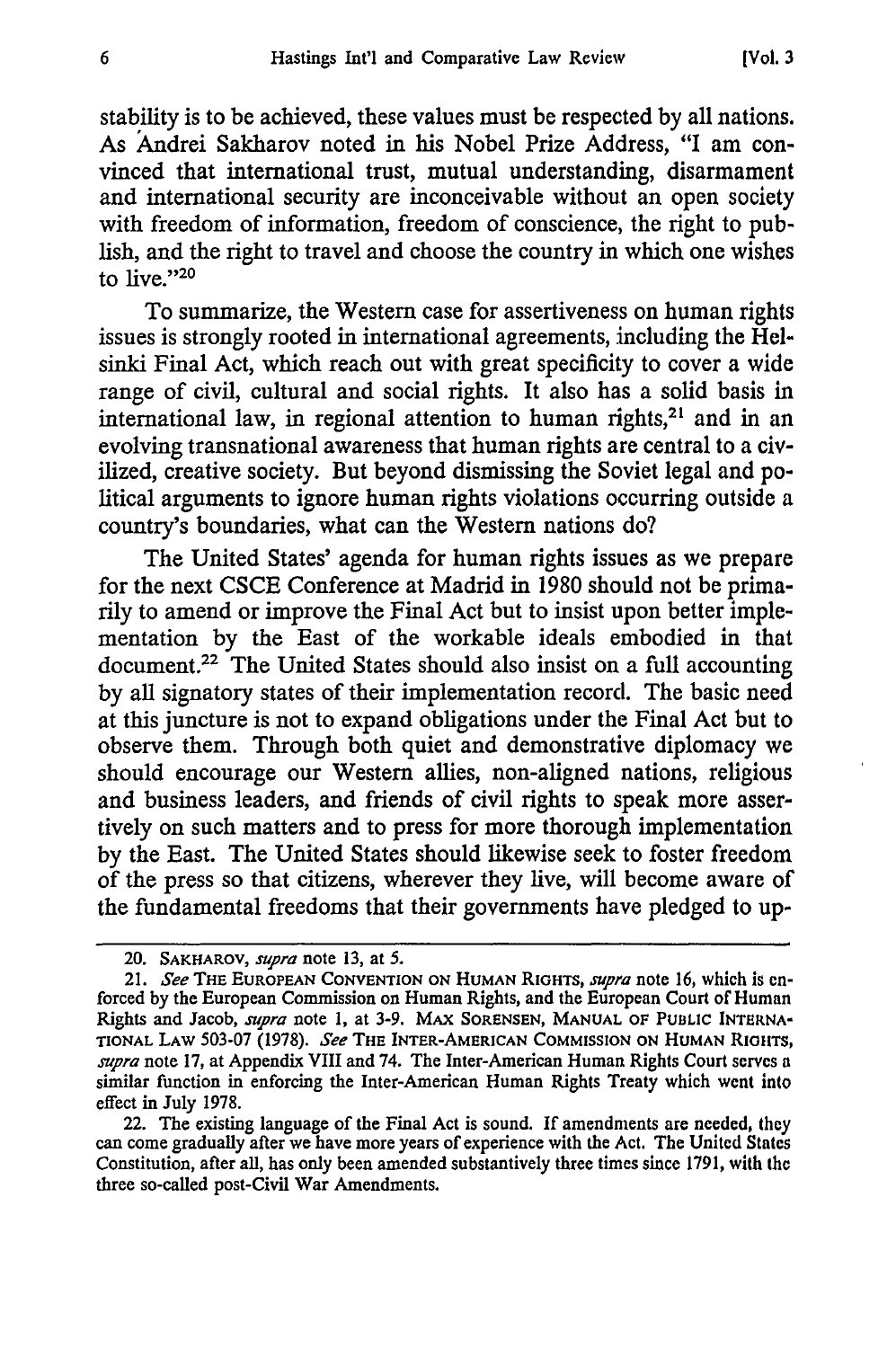### $h$ old. $23$

Media coverage of the Madrid Conference would increase this awareness. In retrospect, the West erred at Helsinki to agree to the proposal by the East to exclude the media from all but the ceremonial functions of the Belgrade Conference. The result of this exclusion was that there was much misinformation about what actually occurred at the first CSCE follow-up meeting. Many in the media ignored two genuine accomplishments at Belgrade: (1) that delegates from thirtyfive nations convened to review and did review implementation of the Final Act and by their presence reaffirmed it, and  $(2)$  that the signatories of the Final Act agreed to continue their work at Madrid in 1980. Coverage of the Madrid Conference should be based on facts, not on leaks. If the United Nations can function successfully with free media coverage, CSCE Conferences should do the same.

When the CSCE delegates convene in Madrid, the West must not be timorous in identifying, in specific terms, both the violations of the rights of individuals and groups and the governments which commit these violations. As the United States representative to the Belgrade Conference, the senior author attempted to set an example by acknowledging the human rights problems in his own country as well as criticizing the much greater violations in the East.24 There is no reason why Soviet and Eastern European delegates should not be called upon to exercise similar candor concerning parallel problems within their own borders. Realistically this will not happen, but the demand itself is of great importance.

In addition to the items on the official agenda at Madrid, the West should encourage the development of impartial domestic and international bodies, such as the CSCE Commission and the Helsinki Watch Committee in the United States and elsewhere which would investigate and publicize rights violations. Support for these tribunals, and their use of such devices as international writs of habeas corpus,<sup>25</sup> would be a step toward greater protection of human rights.

Our concern with human rights need not, be directly linked to other issues under negotiation between East and West, such as trade and arms control. Human rights is an issue of sufficient importance to stand on its own and to demand the attention of the international, le-

*<sup>23.</sup> See CAREY, supra* note 12, at **Ch. 13;** A.H. Robertson, *supra* note 4, at 389-92.

<sup>24.</sup> The Belgrade **CSCE** meeting, Review of Implementation and Amendments of *New* Proposals: Preliminary Report, **U.S.** Delegation Statement, Oct. 6 to Dec. 22, 1977 (unpublished United States State Department brochure) at **18.**

*<sup>25.</sup> See* CAREY, *supra* note 12, at Chs. *5,* **7.**